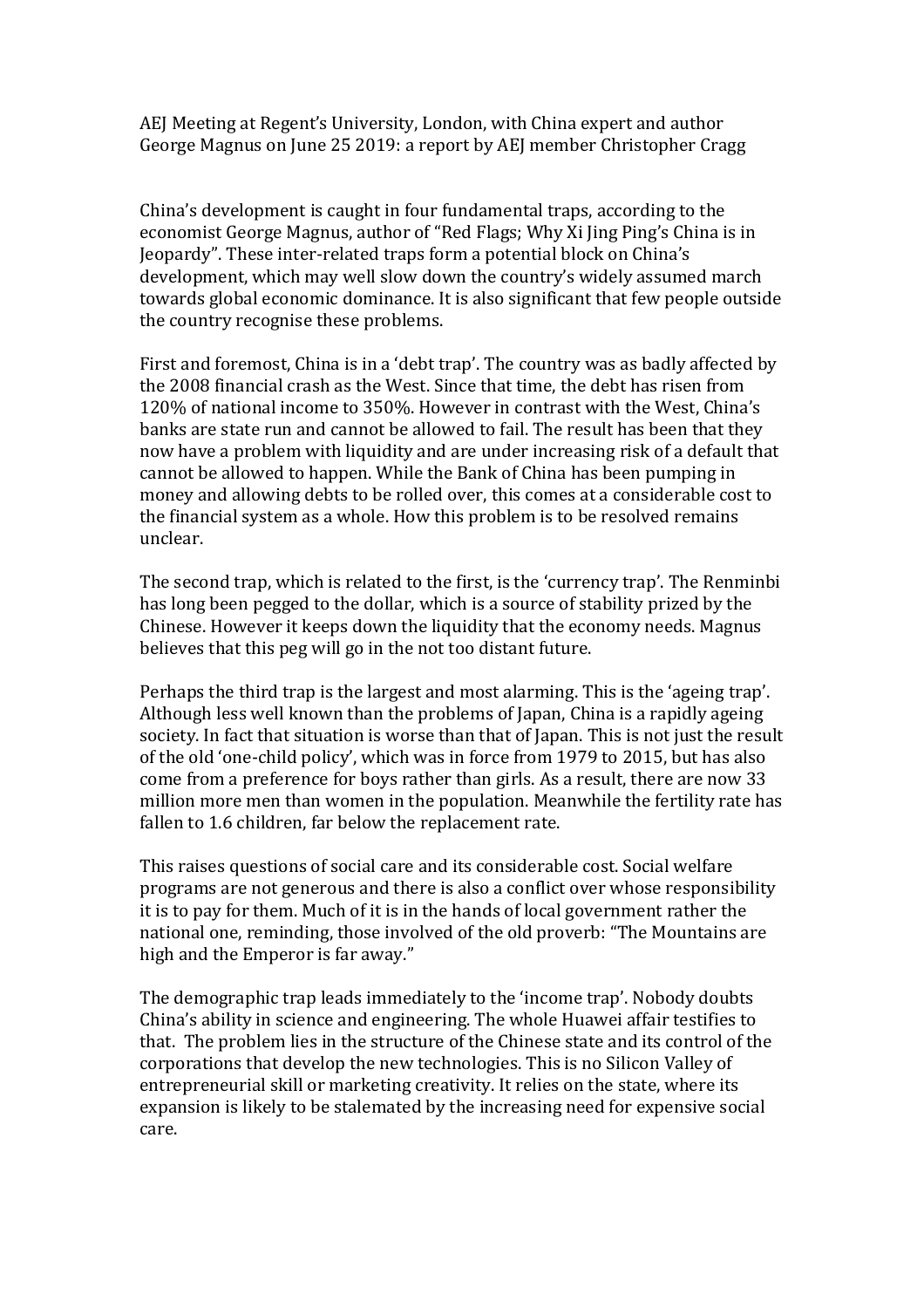Magnus, who has been travelling to China since 1992, has noticed a shift in Chinese attitudes, particularly since 2008. The Communist Party under Xi has greatly increased its oversight and tightened up on discipline. Back in the time of Deng Xiaoping trade relations were seen as complementary and pragmatic. Now they are perceived as adversarial and competitive. In practice, if it was only about tariffs, it would be relatively simple to solve. But now the Chinese think that the US wishes to codify everything, limit China's growth and control their development of new technology. Hence there is much more talk of selfdependency, and the current standoff. This is unlikely to change much before the US elections in 2020. While the Europeans quite like President Trump's general direction in trying to change the structure of trade with China, they do not like the means and thus sit on their hands.

One danger to the Chinese economy lies in reduced western investment. According to Magnus, at least a third of his contacts in the foreign Chambers of Commerce in China are talking of investing elsewhere in places like Vietnam and Malaysia. This puts a new light on the "Belt and Road" project, which the government has recently been downplaying, after its dramatic introduction as a means to promote a domestic model into a global one at huge cost. They now need Western investment to finance it.

All this provoked a widespread discussion about the potential for developing conflicts. The Hong Kong protests have undoubtedly produced one of the biggest climb-downs in Communist Party history, but it was not a signal for the future. The Party is, if anything, more antagonistic to protest organisers than it was 10 years ago. The Hong Kong protesters will undoubtedly pay a price at some stage, probably after the G20 conference in Osaka.

Other potential sources of friction include the situation in the Arabian Gulf. Here Chinese concern is not just about Iranian crude oil flowing freely out, but also about the Trump administration's use of the oil dollar to control the trade. In theory, the Chinese could inaugurate contractual relations in oil with Renminbi. In practice however, the Renminbi is in no position to start a battle with the dollar to be a world reserve currency, without terrible self-harm. The currency's role in international trade is currently miniscule.

In practice, much of the West's concern about China relates to the government's underlying precept that Beijing demands the loyalty of all people of Chinese ethnic origin. The relationship with Taiwan is an obvious case in point, although the key moment here will be the next Taiwanese presidential election in January 2020. The same attitude is apparent in the continuing activities of the recently reorganised United Work Front, which watches over Chinese expatriates in Australia, New Zealand and many other countries. This is not necessarily a threat to the countries concerned, but it is an uncomfortable threat to the overseas Chinese, perhaps reflected in the Hong Kong protests. Meanwhile such is the extent of repression of the Uighurs and Tibetans that they represent little threat to the Chinese state.